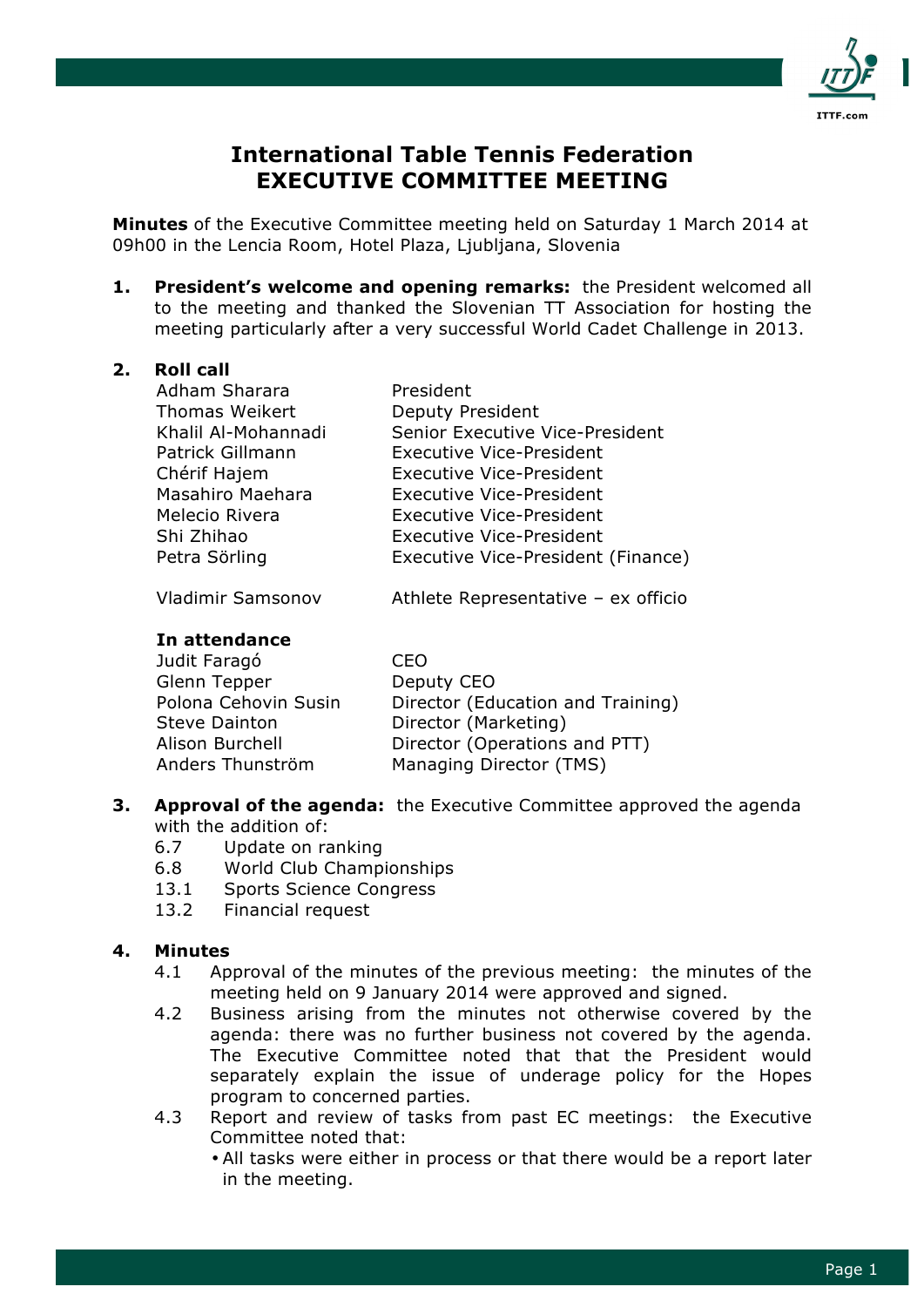

- All umpires who had been selected for the 2010 Youth Olympic Games were still active either as an umpire or as a referee.
- **5. Operations Program:** the Executive Committee noted that:
	- 5.1 Continental affiliation agreements update: the ATTU had not yet signed the agreement but this would hopefully be done before or at the world championships in Tokyo.
	- 5.2 Audits, Risk Assessment, Finance Committee and outstanding debts: • Invoices had been sent to all associations with outstanding debts, copied to the continental presidents, resulting in some paying the amounts owed and others requesting more information.
		- Congo Democratic had paid the debt outstanding from 2012 WTTC in Dortmund but not from 2010 WTTC in Moscow so the President and ATTF President would work to resolve this matter.
		- The audit for the office in Singapore was previously done as part of TMS's audit, from this year ITTF Asia-Pacific Office is included in the ITTF Audited Financial Statements.
		- The Singapore audit had not yet been performed and this had delayed the overall audit schedule, which for the 2013 financial year, would be a consolidated audit of all 3 offices.
		- Due to delay in audit, the Audited Financial Statements for 2013 would be presented for approval together with the ones for 2014 to the 2015 AGM in Suzhou.
		- The auditors would present a proposal for the risk assessment process, which would be undertaken probably at the Executive Committee meeting to be held in December 2014.
		- The auditors had recommended that the ITTF register with the Swiss commercial register but following the advice of the former president of ASOIF, a lawyer and specialist in such matters, as well as the advice of the current ASOIF Executive Director, this would only be done when it would become mandatory.
		- In terms of Swiss practice, there were 3 levels of audit and the ITTF audit was a review engagement, which is at the 2<sup>nd</sup> level based on the size and financial turnover of the ITTF.
		- The annex house on the Lausanne property had been rented out (CHF 3,500 per month) with effect from 1 March 2014, and most of the ground floor space (CHF 7,000 per month) with effect from 1 May 2014 (CHF = Swiss Franc)
	- 5.3 Professional Staff update:
		- All program directors had submitted reports on their activities in the period of October 2013 and February 2014.
		- In the Singapore office, a new finance and administration assistant had been appointed in the middle of February 2014 and a website designer with effect from 1 March 2014.
		- A new marketing assistant had been appointed with effect from mid-March 2014 as Ms Koh had moved to TMS full-time to focus on business development and another person will be appointed in Singapore to provide direct support to our sponsors, especially GAC.
		- As a result of the new appointments, there was a shortage of office space but the lease had been extended for 15 months with an option to move to the Singapore Sports Hub in 2015.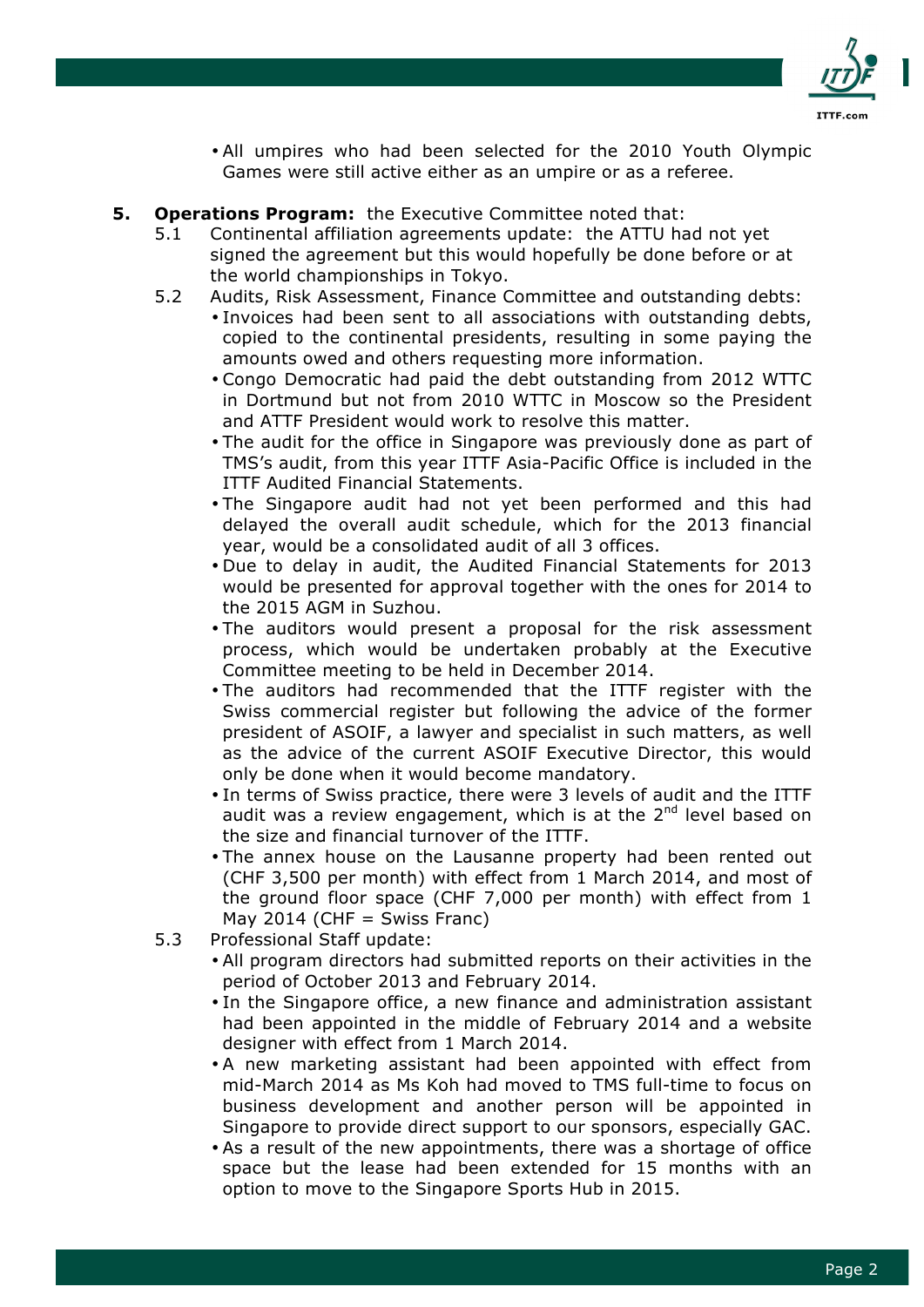

- The Staff Structure Matrix will be updated and posted on the ITTF website as usual.
- Interviews had been held for the Oceania PTT development officer post, funded by the Australian Government, and an appointment made which would be reviewed in 6 months.
- Four nations had been targeted for PTT development in Oceania and hopefully the funding would continue for a further 3,5 years.
- 5.4 Museum move:
	- At the end of January 2014, the Shanghai Government had been advised that, in order to overcome the legal and financial issues identified, they should purchase the content museum but this seemed not to be an attractive option.
	- In particular, the ITTF did not have any legal status in China although the Shanghai Government believed that in 2 years' time, this would change.
	- Legal advice received would suggest that a "bond" be implemented with the Shanghai Government paying an amount equivalent to the value of the museum into an account held in escrow to protect the ITTF's rights as related to the museum. Mr Sharara and Mr Shi will further explore this matter in order to find a good solution.
- 5.5 AGM and BoD: the meeting booklet and agenda would be distributed electronically on 3 March 2014 and by post around 10 March 2014 with the translated versions to be posted on the website as soon as possible.
	- 5.5.1 Chair position proposal: if the new position of Chairman is accepted by the AGM and created, Mr Sharara expressed his interest in this position, in which case, he would resign as President with effect from 1 September 2014. The Deputy president would then become the president on that date according to the constitution, and would name a new deputy president. The vacancy in the Executive Committee would be filled by the BoD in Tokyo to take effect on 1 September 2014 from nominations received from North America to maintain the principle of having at least one EC member from each continent. Representation from North America will be considered to maintain the continental balance on the Executive Committee upon the resignation of the President.
	- 5.5.2 BoD replacements:
		- Mr Ronald Kramer would automatically replace Mr Stefano Bosi as continental president.
		- The Serbian Association had indicated that it has withdrawn the nomination of Mr Matkovic for all ITTF positions.
		- There may be more changes anticipated before the BoD meeting in Tokyo.
		- A replacement for the OTTF president would be discussed at the OTTF AGM and presented before the ITTF BoD in Tokyo.
	- 5.5.3 New PAC members:
		- Mr Walter Rönmark thanked the president in writing for his appointment to the PAC, but he preferred to stay a member of the BoD and would take up the PAC appointment on retirement from the BoD.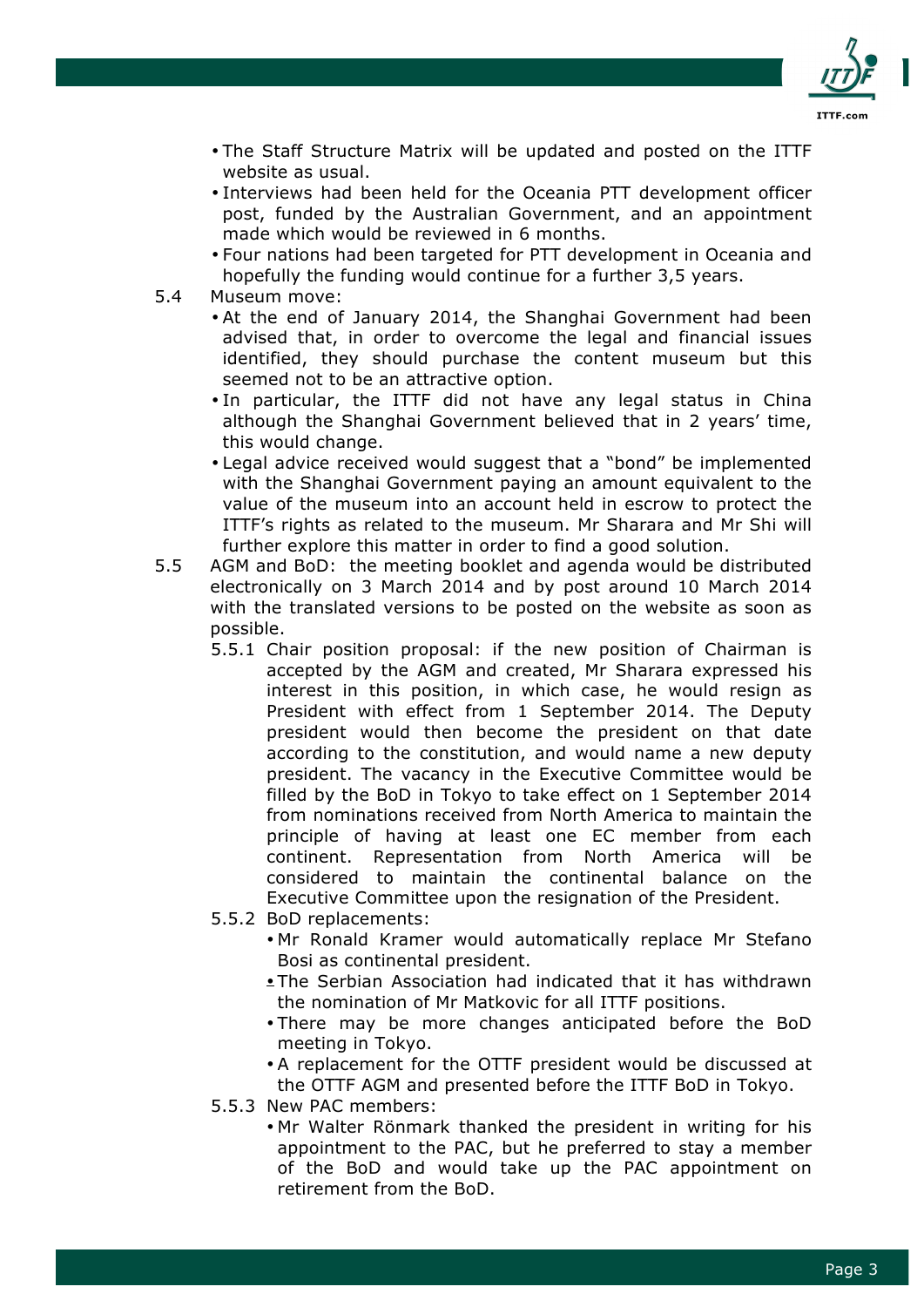

• Mr Igor Levitin would be appointed to the PAC in Tokyo together with the confirmation to the PAC of Mr Neil Harwood and Mr Koji Kimura.

- 5.5.4 Special advisor to the Sports Science and Medical Committee: the proposal by the Serbian TTA for Dr Branko Sbutega to become a special advisor would be presented to the BoD with support from the EC.
- 5.5.5 Review Propositions and Resolutions:
	- The proposal for the chair of the Athletes' Commission to become a member of the Executive Committee would include the list of elected AC members to be presented to the AGM for approval because AC elects its chair a few days later.
	- The condition that participation at the continental championships or Games is a prerequisite to enter for world championships should apply for those continental events taking place in 2014.
	- After discussion with top associations, the proposal for entries at future individual WTTC was discussed again with two different options for amendment and adding option for doubles composed of different associations.
	- The proposal to have players from different associations playing doubles was discussed and not favoured by the majority of the EC.
	- There is a fear that the positive intention of creating shared doubles would lead to negative reactions from the media and general public and misinterpretation.
	- Having players from different associations would help to promote doubles at the World Tour or Open events, but for World Championships, the value of the medal may decrease and would be difficult to explain to NOCs.
	- A two-coloured ball proposal from China TTA would be good for spectators, but further experiments were needed.
	- A proposal from Germany had been received after the deadline and would be recorded by the BoD but not considered.
- 5.5.6 Future world team championships (Working Group):
	- The concept of having 72 men's and 72 women's teams had previously been agreed by the EC and a working group had been established to propose how best to implement this.
	- Using the continental championships as qualification would increase the value of these events.
	- The continental quota proportion based on the Olympic Games quota system was an established principle to follow.
	- The Working Group's proposal provided 3 qualification streams as follows: results of the continental championships (27 teams), results of the previous World team championships (top 36 teams plus top 2 of Division Three), the host association and World Team Ranking (6 or more to fill all remaining places).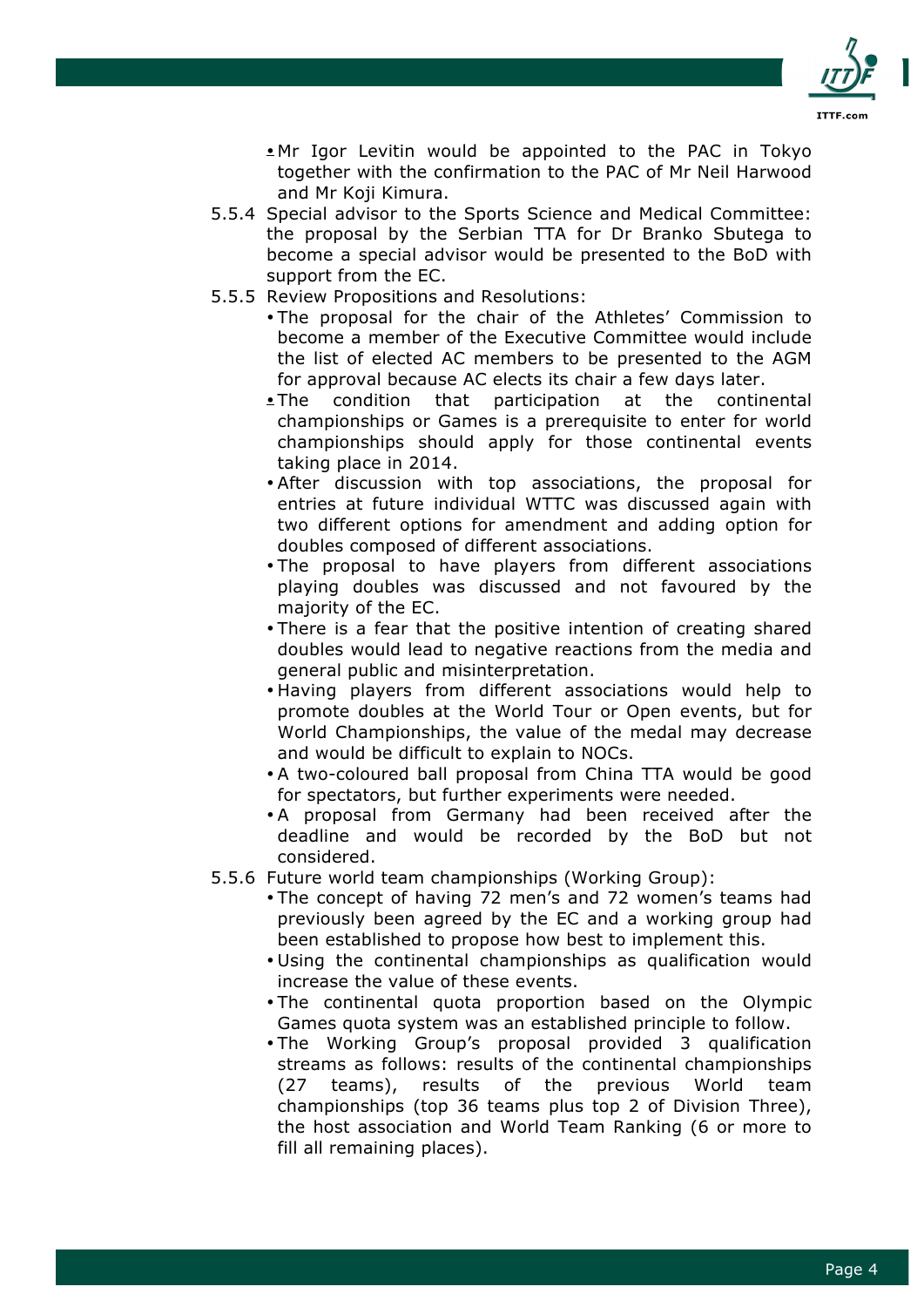

- The world individual championships would be open to all associations whereas the world team championships would be through qualification.
- 5.5.7 Anti-Doping Rules:
	- The changes to the World Anti-Doping Code had necessitated extensive changes to the ITTF's Anti-Doping Rules.
	- Section 5.18.1 allowed the Executive Committee to approve these changes and the BoD to ratify them.
	- A small booklet with the amendments would be circulated for the BoD to consider.
	- Recommendations on the level of fines to be implemented would need to be finalized by the BoD.
	- The "clean" version of the Anti-Doping Rules would be printed in the new handbook and the version with amendments put on the website.
- 5.5.8 Confirmation of nominations for:
	- 5.5.8.1 Athletes Commission:
		- By the deadline, 7 players had been nominated for election and 5 players for appointment for a total of 12 nominations.
		- The nominees came from each continent except Africa.
		- Election and appointments would take place during the world championships in Tokyo.
	- 5.5.8.2 Nominations Committee: the appointment of the

Nominations Committee would be done in Tokyo.

- 5.6 National Associations recognition issues:
	- The Indonesian NOC had confirmed the outcome of the association's elections with a copy to the Government.
	- The IOC was facilitating the resolution of the Egyptian NOC dispute, through an IOC tripartite commission.
	- The IOC and Government of Pakistan were working to resolve recognition issues in the national associations and NOC.
	- As the ITTF had recognized the PTTF under Mr Sibtain as president, this recognition would be maintained.
- 5.7 Directives for Match Officials: after discussion, this was deferred to allow consultation with the Competition Program.
- 5.8 Junior Commission and other committee terms of reference:
	- The proposed amendments were to clarify that the 6 members included the chair, that the Executive Vice-President had no voting rights and that, should a member not be able to attend a meeting, an alternate member would be invited.
		- All terms of reference should be amended to ensure that the chairperson was appointed from the members of the committee.
		- In the Athletes' Commission's terms of reference, it should be clarified that only the PTT representative may come from the same association as another member.
		- However, the Athletes' Commission believed that having 2 nominees from 1 association should be accepted as long as only 1 per association, except for the PTT representative, was elected or appointed.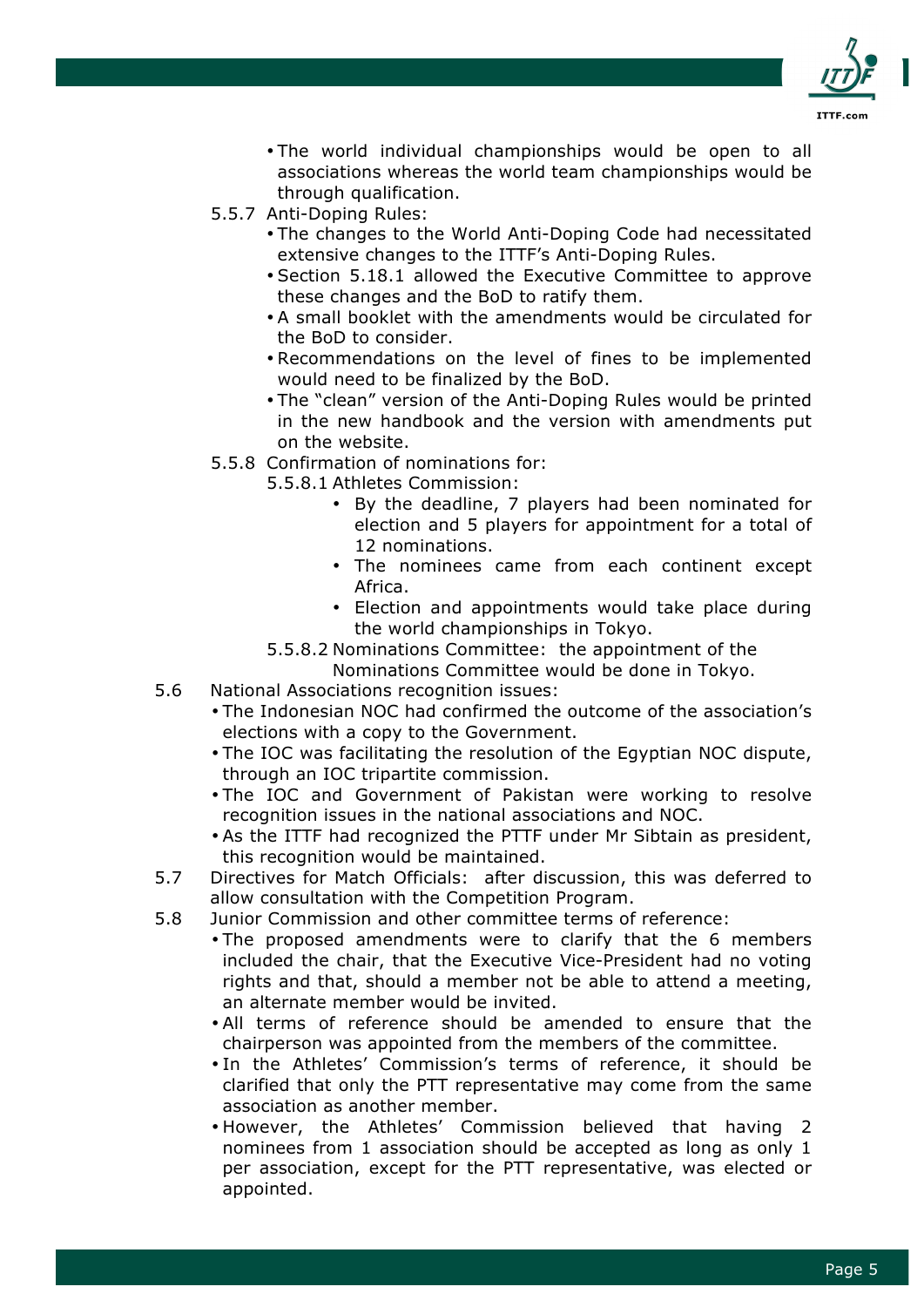

The Executive Committee agreed that the full 2014 allocation for development in Asia would be made available if the continental agreement was signed before the world championships.

# **2-EC-03-2014**

The Executive Committee resolved to recommend to the AGM that the President, upon resignation, be appointed chair of the AGM in case the proposition to create this position is accepted effective 1 September 2014.

# **3-EC-03-2014**

The Executive Committee resolved to amend the proposal for the number of entries to the 2015 world individual championships:

| Year       | Basic for all associations | Extra for<br><b>Top 100</b> | Extra for<br>Top 20 | Total |
|------------|----------------------------|-----------------------------|---------------------|-------|
| <b>Now</b> | C                          |                             |                     |       |
| 2015       |                            |                             |                     | 5     |

# **4-EC-03-2014**

The Executive Committee resolved to propose to the BoD the system of qualification in the team event at the 2016 World Team Championships.

72 men's teams and 72 women's will take part and will qualify as follows:

- 27 through Continental Championships results (4 Africa, 8 Asia, 8 Europe, 4 Latin America, 1 North America and 2 Oceania)
- 38 through previous World Team Championships results (top 36 teams plus top 2 of 3rd Division)
- 1 Host nation, if not already qualified
- 6 or more through the ITTF Team Ranking to fill all remaining places.

As an exception, for the 2016 World Championships, the top 2 teams from the 4<sup>th</sup> division of the 2014 World Championships will be included, if not already qualified, bringing the total to 74 teams.

## **5-EC-03-2014**

The Executive Committee resolved not to accept the late proposal from the German Association.

# **6-EC-03-2014**

The Executive Committee resolved to accept the amendments to the Anti-Doping Rules and to recommend to the BoD that they be ratified.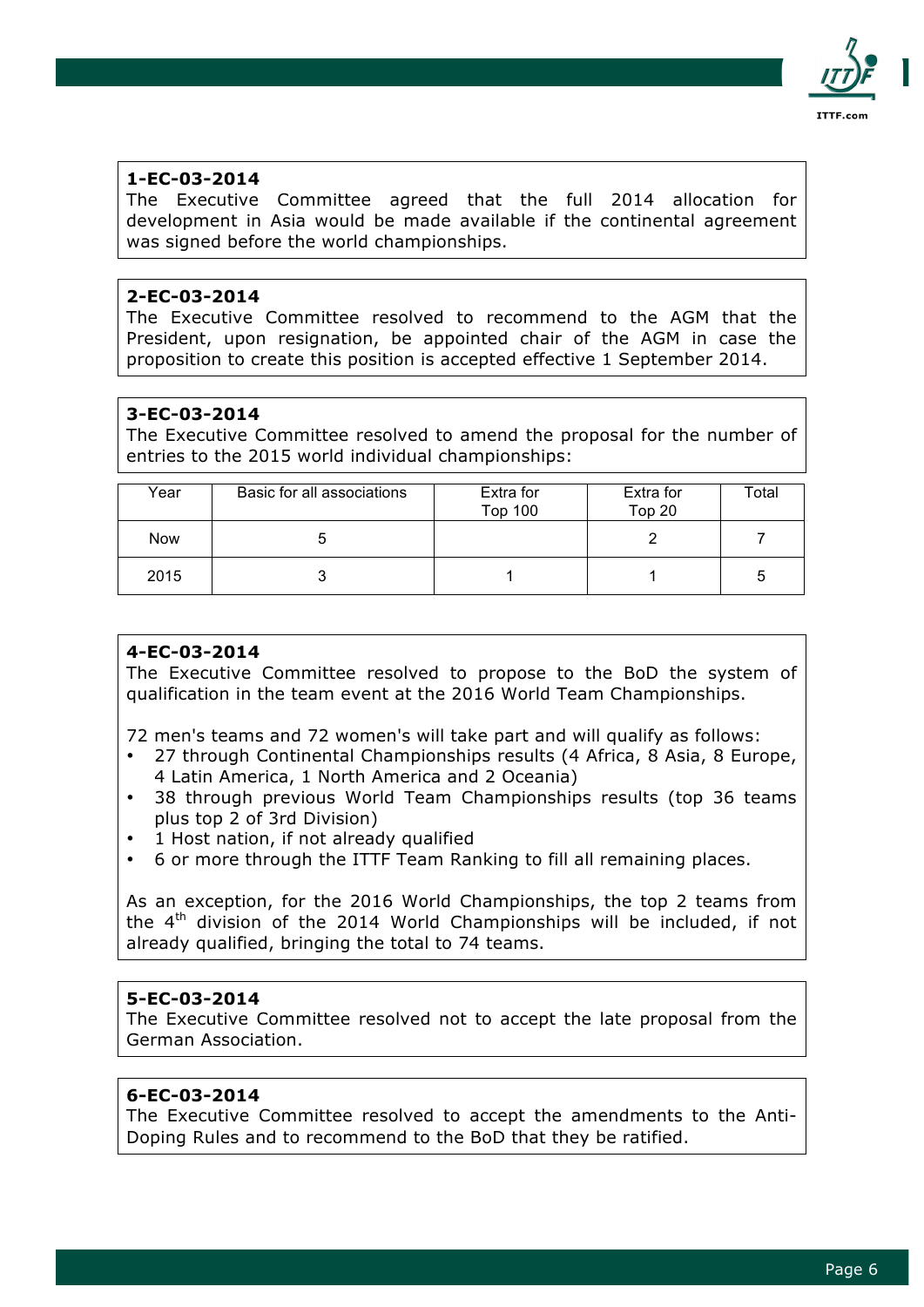

The Executive Committee resolved to approve the updated terms of reference for the Junior Commission and to present to the BoD for ratification.

## **8-EC-03-2014**

The Executive Committee resolved to recommend to the Board of Directors that it approve the amendment to confirm that the chair of committees and commissions be appointed from among the number of members of the committee.

# **6. Competition Program:** the Executive Committee noted that:

- 6.1 2014 World Championships update:
	- Entries closed on 28 February 2014 and the online entry system would close finally on 17 March 2014 after which amendments to the information could be made only through the Competition Manager.
	- The final inspection would be held 13 and 14 March 2014.
	- The draw would be broadcast live in TV Tokyo's studios on 15 March 2014 for the Championships division.
	- 145 associations had entered with 124 men's and 102 women's teams (509 and 398 players respectively) although these numbers were expected to be reduced.
	- The competition schedule had been issued.
	- Media accreditation was open.
	- The JTTA had proposed a humanitarian project, which the ITTF would support, for children to attend on 5 May 2014 and meet the top players.
	- With 2 halls, 800 volunteers were needed.
- 6.2 2014 World Tour update:
	- 3 events had been completed with good entries at each.
	- The China Open had been confirmed for 4 to 8 June 2014 in Chengdu.
	- The host for the World Tour Grand Finals had to be confirmed by the end of March 2014 due to political unrest in Thailand.
	- The Eurosport coverage of the Super Series events had started and was of good quality.
- 6.3 2014 World Cadet Challenge:
	- Barbados had fulfilled the requirements to host the event.
	- The association had, in the meantime, changed its leadership and so another inspection would take place 5 to 9 March 2014.
	- If all the conditions were satisfied, the contract would be signed in Tokyo.
- 6.4 World Championships 2017 Bid confirmation:
	- The German city still had to be selected and the final selection would probably be done after Tokyo.
	- A budget had been developed and distributed to interested host cities in Germany.
	- An update would be presented to the AGM.
- 6.5 Continental Championships prerequisite to WTTC start date: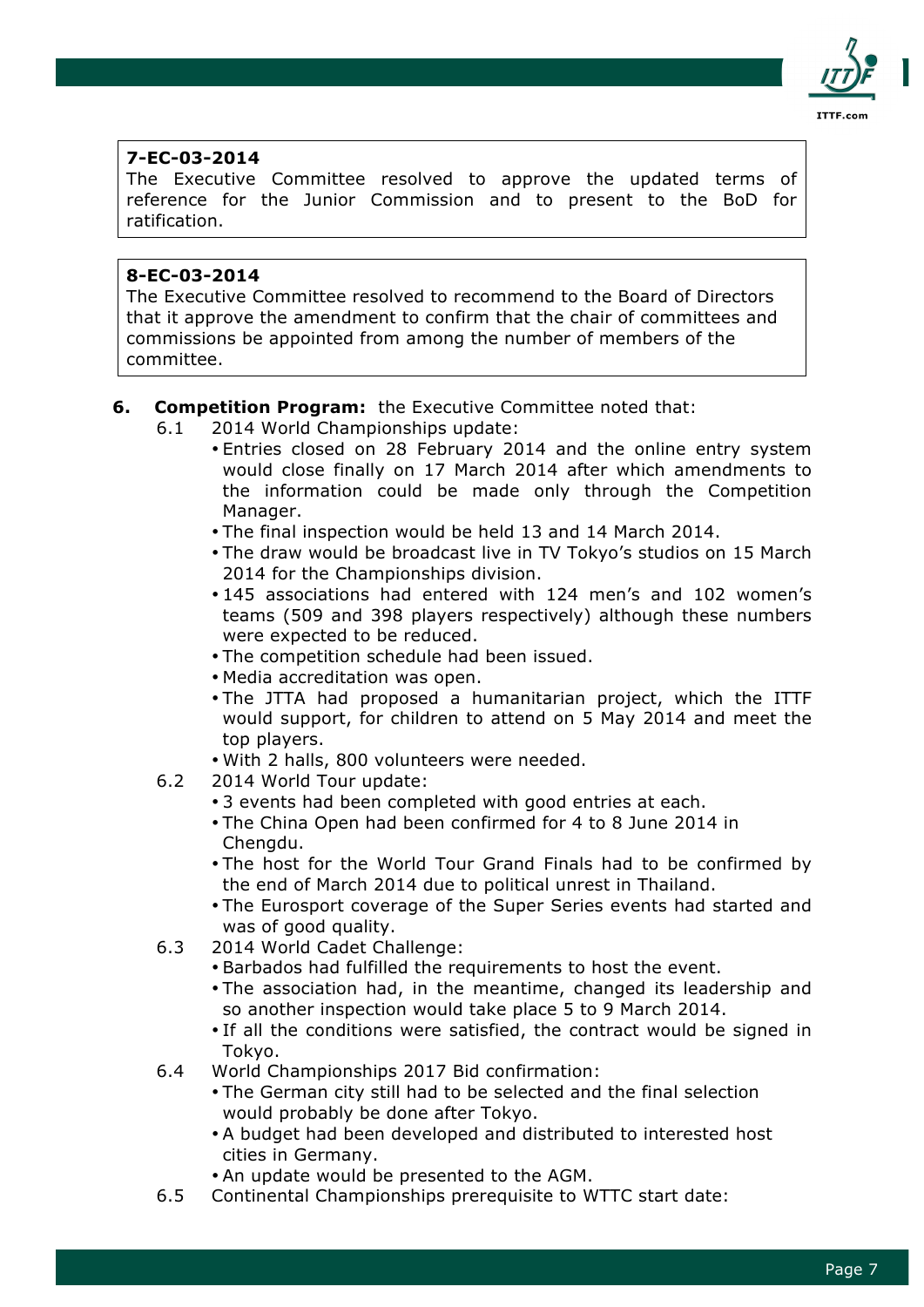

- This would be presented to the Board of Directors.
- Provision for this had already been made in the prospectus for the Latin American and Oceania Championships.
- 6.6 2015 World Junior Circuit:
	- Most of the events organized by the ITTF had been re-named "world" for marketing reasons.
	- The only event not re-named "world" was the Global Junior Circuit and for consistency, this too should be changed.
- 6.7 Ranking issues update:
	- Various issues had been corrected leading to a delay in the publication of the first automated ranking list in February 2014.
	- As the March 2014 ranking list would be used for the world championships, the new inactivity period and equal positions would be activated for the March ranking.
	- With the new system, proposals for changes could be tested in parallel at any time to assess the impact of such changes.
- 6.8 World Club Championships:
	- The proposal presented was to link the existing national and continental club competitions to a world event.
	- The proposal would be considered in more detail at the next meeting.

The Executive Committee approved the change in name to "World Junior Circuit" with effect from 2015.

#### **10-EC-03-2014**

The Executive Committee approved the team ranking being calculated on the rating points only and not on the ranking points (i.e. excluding bonus points) effective 1 July 2014.

To start to produce and to publish an Olympic Team Ranking list, taking into consideration only Olympic eligible players as of January 2016.

#### **7. Marketing Program:** the Executive Committee noted that:

- 7.1 New developments:
	- With a new promotion company appointed, a new income stream was being optimised for the ITTF YouTube channel.
	- The number of YouTube subscribers had increased.
	- Some matches in the  $2^{nd}$  and  $3^{rd}$  divisions in Tokyo would be viewed through YouTube.
	- The Trick Shot campaign would be run again.
	- A promotion and marketing course would be held after the German Open for the organizers of identified ITTF events.
	- The Star Awards had been successfully held in Dubai.
	- If the Awards were held at the world championships, this would ensure attendance and that all events in the previous calendar year were included.
	- The Awards should be separated from the fundraising drive.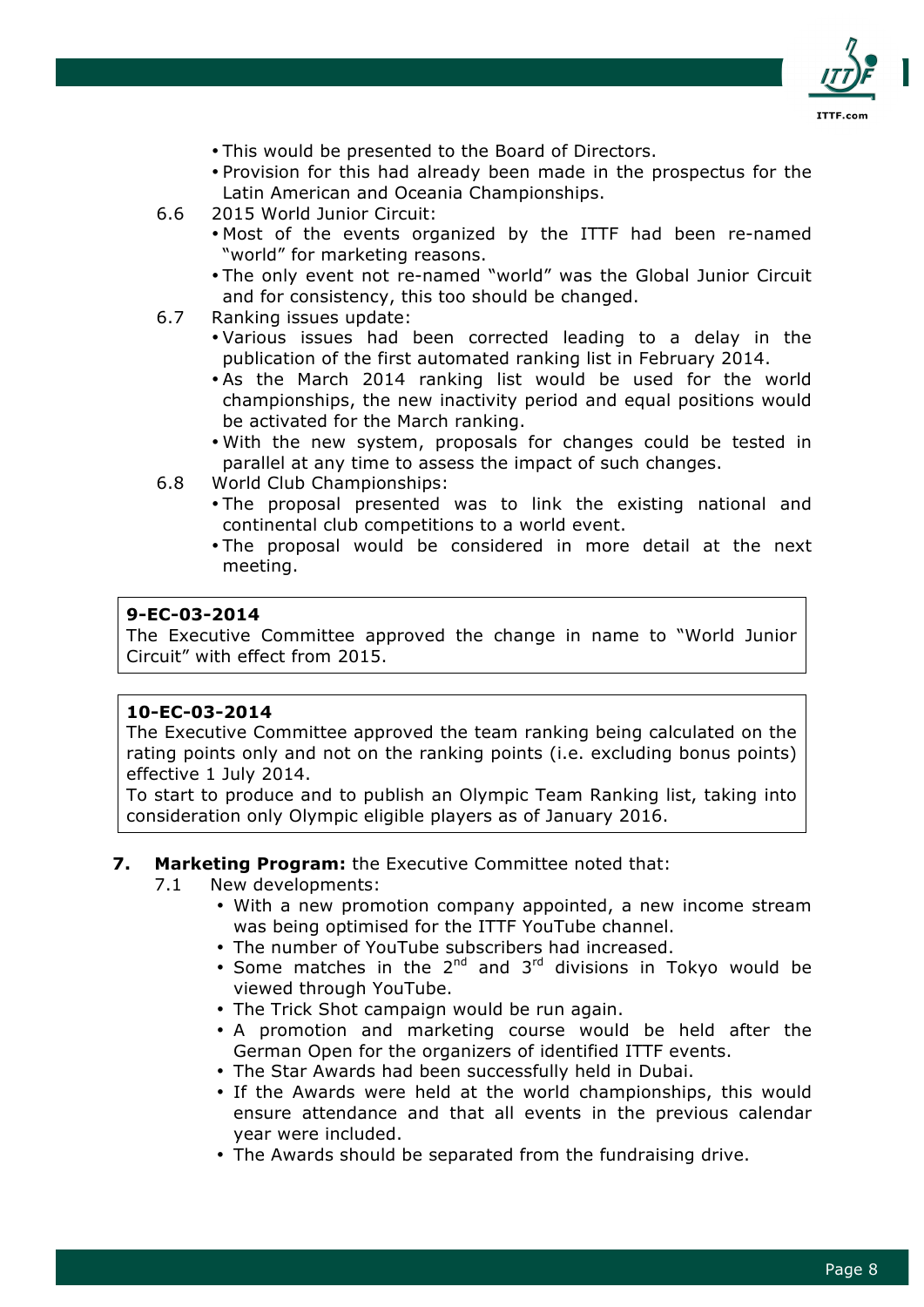

- 70 applications had been submitted for the media scholarships to go to the world championships and the 3 selected candidates would be given specific work to do.
- Videos would be developed to promote the profile of several players.
- 7.2 TMS International Sponsorship update:
	- A presentation had been done to Maurice Lacroix and this would not conflict with Tissot.
	- TMS made presentations to Liebherr for sponsoring the European Championships.
	- A new floor supplier would have to be found for the world cups in 2014.
	- Preparations for Tokyo were proceeding well and TV Tokyo would provide a good service.
	- A presentation would be done to Red Bull and possibly Nike.
	- Gulf Air had declined to sponsor ITTF but may sponsor the Bahrain association.
- **8. Development Program:** the Executive Committee noted that:
	- 8.1 Dream Building dinner project: while the total raised had not been finalized, 2 projects were already being planned for UAE and Syria.
	- 8.2 New ITTF members: US Virgin Islands had applied to become a member and USA TT had supported the application.

The Executive Committee resolved to recommend that US Virgin Islands be accepted as a member at the 2014 AGM.

- **9. Education and Training Program:** the Executive Committee noted that:
	- 9.1 Road to Nanjing and YOG update:
		- The approval of NOCs for scholarships for 2014 was awaited for those who had qualified for Nanjing.
		- The reports for scholarship holders for 2013 had been submitted to Olympic Solidarity.
		- Jorgen Persson and Wang Liqin had been appointed the Athlete Role Models for YOG and would also attend the Road to Nanjing training camp in China in June linked to 2 China Junior Circuit events.
	- 9.2 ITTF Hopes evolution:
		- The contract for the 2014 World Hopes Week in Slovenia in June had been signed and the prospectus was being finalized.
		- The www.ITTFEducation.com Hopes platform release would be available by Tokyo.
- **10. Athletes' Commission report**:the Executive Committee noted that:
	- The elections would be held during the world championships probably over 2 days in the players' dining hall.
	- The new Athletes' Commission would meet on 4 May 2014 and would elect the chair.
	- There would need to be coordination between the Athletes' Commission and Executive Committee to confirm the appointed members.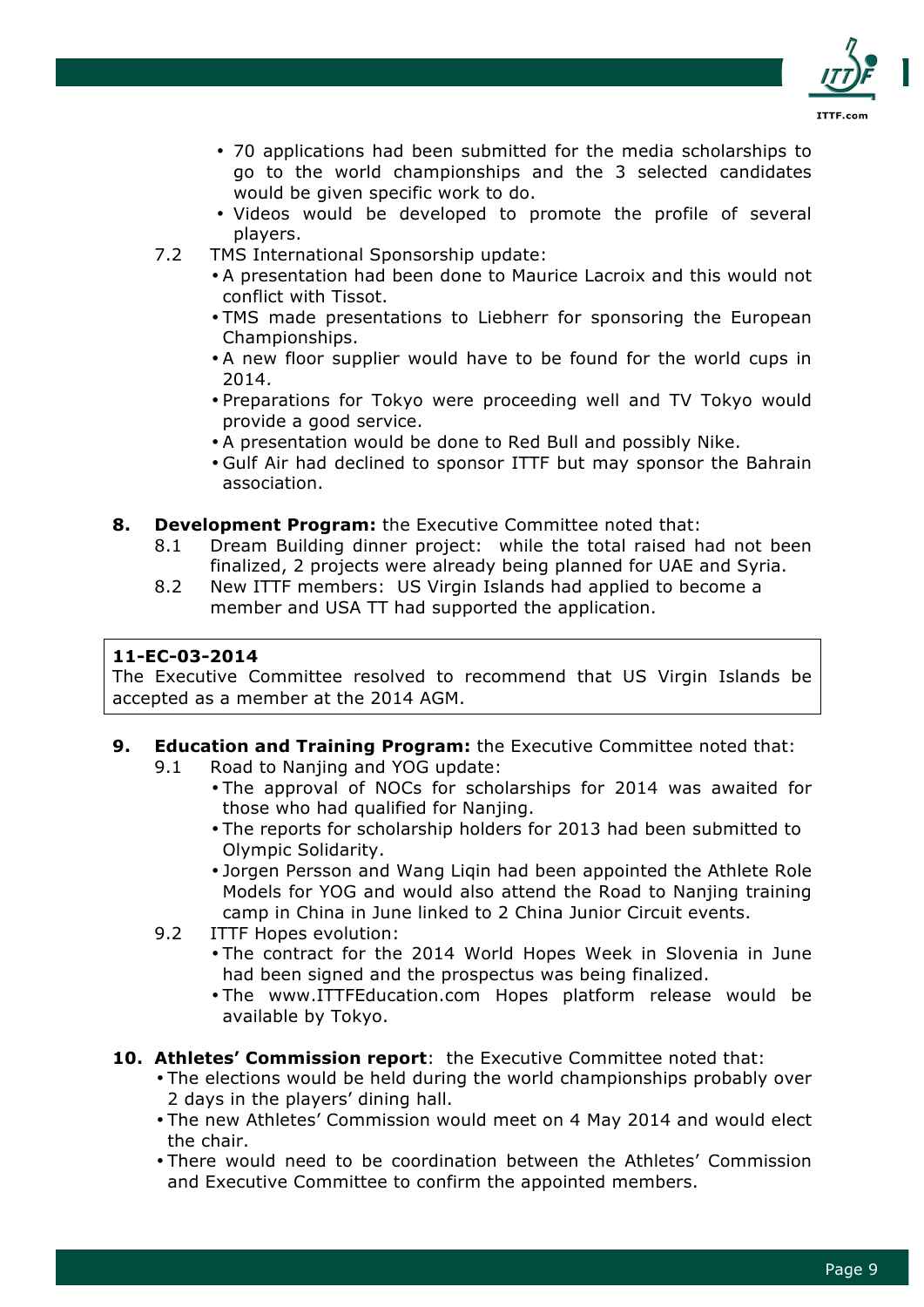

- The services for top players at events could be expensive but shared cars and access to the lounge could be implemented.
- An athlete services person should take on the responsibility of services to top players as the competition manager was focused on the event.
- Initially the responsibility should be undertaken by the competition manager and added to their checklist.
- Belarus and Belgian Opens would be used to test the proposed service rule, the two-coloured ball proposal from the CTTA and the "let" proposal.

#### **11. Plastic ball update:** the Executive Committee noted that:

- At least 4 brands of the balls had been approved, 1 seamless and 3 with seam.
- Many associations wanted to purchase the balls now to practice but the manufacturers wanted to release the balls to the market after the world championships.
- Some Chinese players had recently tested the balls and other players should receive some to test.
- One company had produced a large number of balls and these should be tested randomly on the market to ensure quality and consistency.
- With the decision not to use the new ball at the Youth Olympic Games, this affected other junior events leading up to the Games.

## **12-EC-03-2014**

The Executive Committee resolved to approve the recommendation that random testing be done for all new plastic balls once they were approved.

## **13-EC-03-2014**

The Executive Committee resolved that Junior Circuit events after 1 July 2014 and leading to the Youth Olympic Games use the current celluloid ball (Korea, Hong Kong, Guatemala and El Salvador).

**12. Planning 2014-2017, P5 and DBI:** the Executive Committee deferred this item to its next meeting but noted that a large number of proposals had been received and the Athletes' Commission and national associations would be consulted as part of the next phase.

## **13. Any other business:** the Executive Committee noted that:

13.1 Sports Science Congress:

- In the recent past, the ITTF financial contribution to the Congress had not been agreed in writing.
- As a result, a draft agreement had been produced for the next Congress scheduled to take place immediately before the 2015 World Championships in Suzhou.
- The Sports Science and Medical Committee had requested from the Executive Committee a €10 000 ITTF financial contribution towards the costs of organizing this event in 2015.
- The Congress would be combined with a conference on racquet sports.